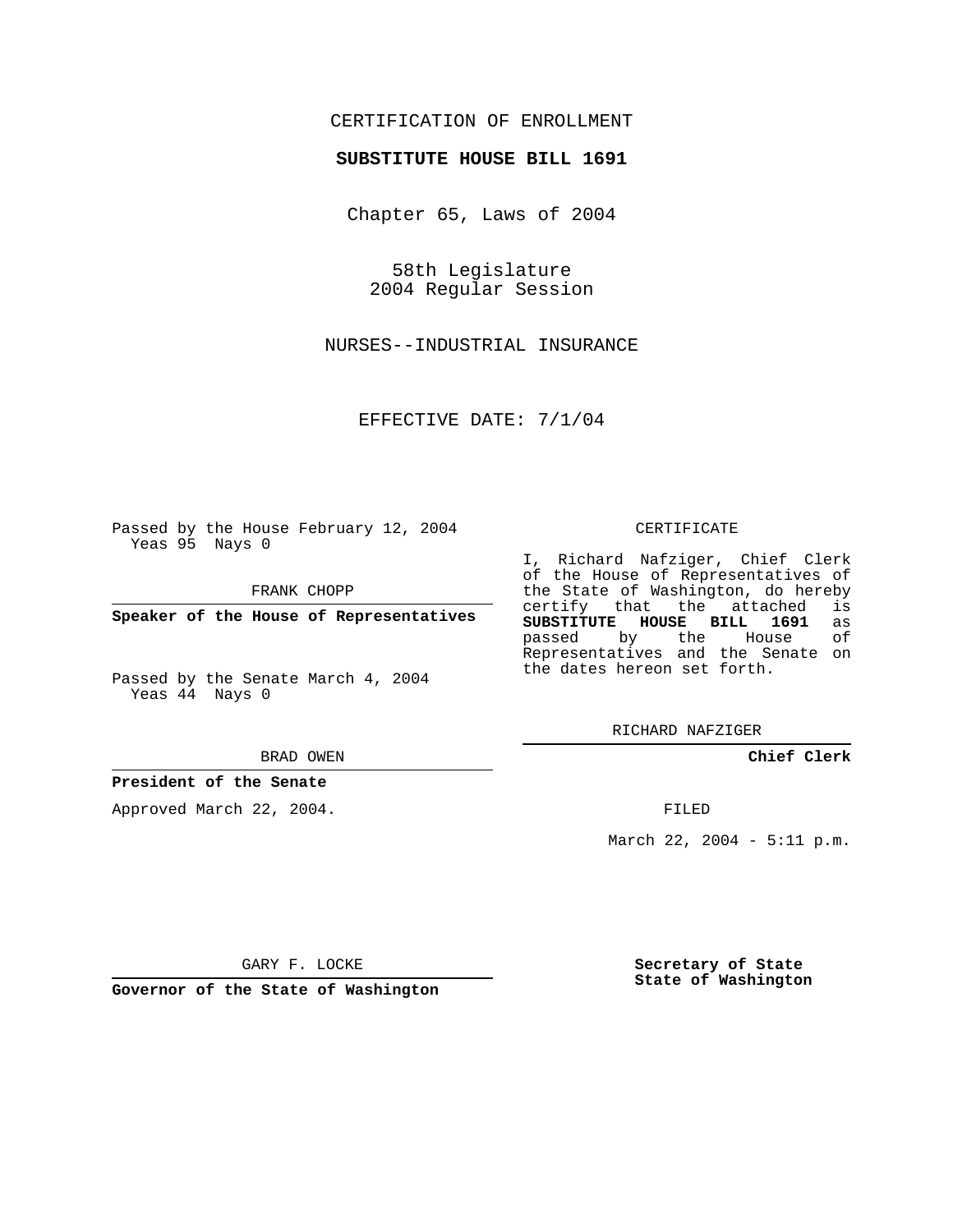# **SUBSTITUTE HOUSE BILL 1691** \_\_\_\_\_\_\_\_\_\_\_\_\_\_\_\_\_\_\_\_\_\_\_\_\_\_\_\_\_\_\_\_\_\_\_\_\_\_\_\_\_\_\_\_\_

\_\_\_\_\_\_\_\_\_\_\_\_\_\_\_\_\_\_\_\_\_\_\_\_\_\_\_\_\_\_\_\_\_\_\_\_\_\_\_\_\_\_\_\_\_

Passed Legislature - 2004 Regular Session

### **State of Washington 58th Legislature 2004 Regular Session**

**By** House Committee on Commerce & Labor (originally sponsored by Representatives Grant, Conway, Campbell, Wood, Kenney, Morrell, Crouse, Rockefeller, Holmquist, McCoy and Pflug)

READ FIRST TIME 02/02/04.

 AN ACT Relating to authorizing advanced registered nurse practitioners to examine, diagnose, and treat injured workers covered by industrial insurance; amending RCW 51.04.030, 51.04.050, 51.28.010, 51.28.020, 51.28.025, 51.28.030, 51.28.055, 51.32.055, 51.32.095, 51.36.010, 51.36.060, 51.36.110, 51.48.060, and 51.52.010; reenacting and amending RCW 51.32.090; adding a new section to chapter 51.36 RCW; creating a new section; providing an effective date; and providing an expiration date.

9 BE IT ENACTED BY THE LEGISLATURE OF THE STATE OF WASHINGTON:

10 **Sec. 1.** RCW 51.04.030 and 1998 c 230 s 1 are each amended to read 11 as follows:

 (1) The director shall supervise the providing of prompt and efficient care and treatment, including care provided by physician assistants governed by the provisions of chapters 18.57A and 18.71A 15 RCW, acting under a supervising physician, ((and)) including 16 chiropractic care, and including care provided by licensed advanced 17 registered nurse practitioners, to workers injured during the course of their employment at the least cost consistent with promptness and efficiency, without discrimination or favoritism, and with as great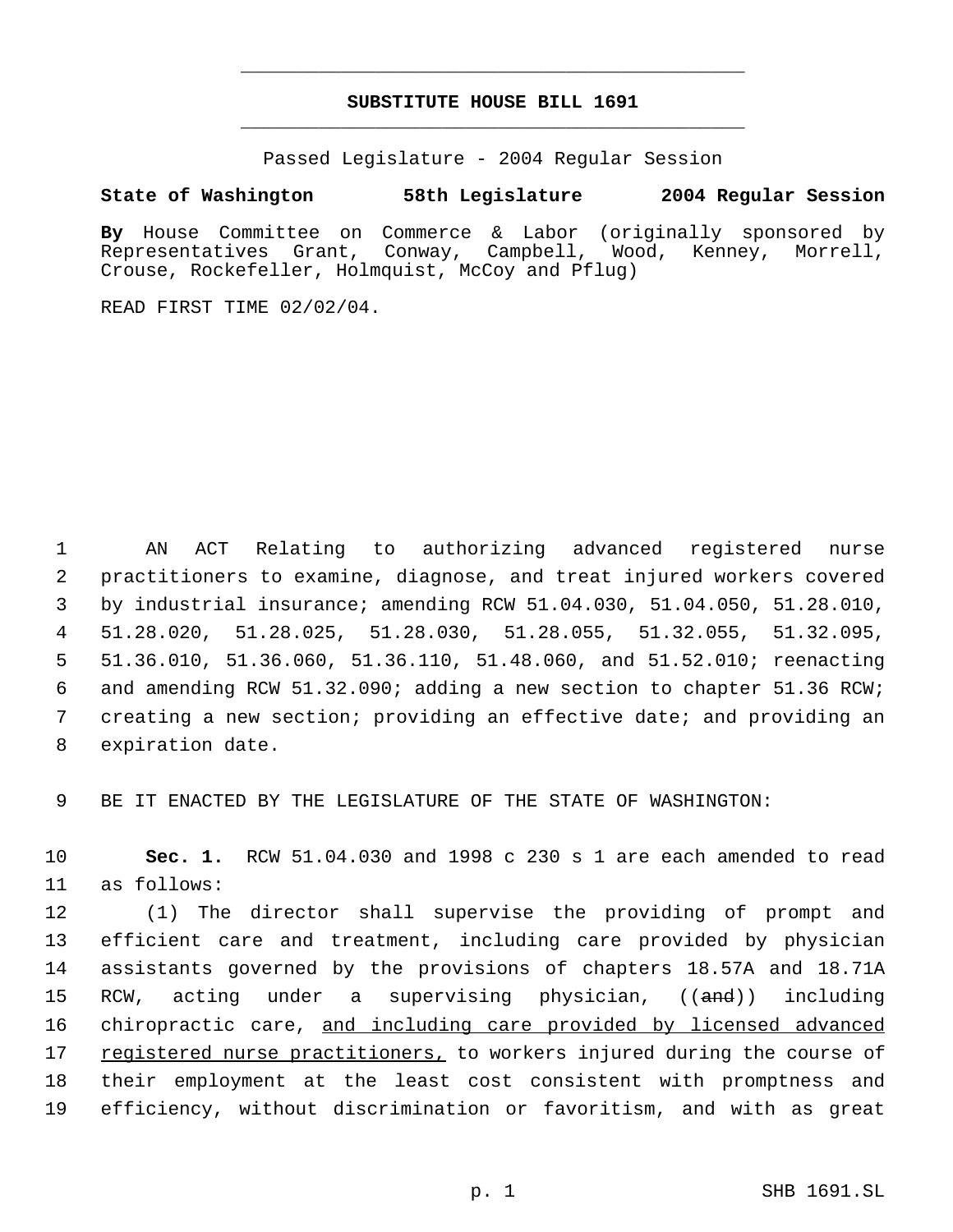uniformity as the various and diverse surrounding circumstances and locations of industries will permit and to that end shall, from time to time, establish and adopt and supervise the administration of printed forms, rules, regulations, and practices for the furnishing of such care and treatment: PROVIDED, That the medical coverage decisions of the department do not constitute a "rule" as used in RCW 34.05.010(16), nor are such decisions subject to the rule-making provisions of chapter 34.05 RCW except that criteria for establishing medical coverage decisions shall be adopted by rule after consultation with the workers' compensation advisory committee established in RCW 51.04.110: PROVIDED FURTHER, That the department may recommend to an injured worker particular health care services and providers where specialized treatment is indicated or where cost effective payment levels or rates are obtained by the department: AND PROVIDED FURTHER, That the department may enter into contracts for goods and services including, but not limited to, durable medical equipment so long as statewide access to quality service is maintained for injured workers.

 (2) The director shall, in consultation with interested persons, establish and, in his or her discretion, periodically change as may be necessary, and make available a fee schedule of the maximum charges to be made by any physician, surgeon, chiropractor, hospital, druggist, licensed advanced registered nurse practitioner, physicians' assistants as defined in chapters 18.57A and 18.71A RCW, acting under a supervising physician or other agency or person rendering services to injured workers. The department shall coordinate with other state purchasers of health care services to establish as much consistency and uniformity in billing and coding practices as possible, taking into account the unique requirements and differences between programs. No service covered under this title, including services provided to injured workers, whether aliens or other injured workers, who are not residing in the United States at the time of receiving the services, shall be charged or paid at a rate or rates exceeding those specified in such fee schedule, and no contract providing for greater fees shall be valid as to the excess. The establishment of such a schedule, exclusive of conversion factors, does not constitute "agency action" as used in RCW 34.05.010(3), nor does such a fee schedule constitute a "rule" as used in RCW 34.05.010(16).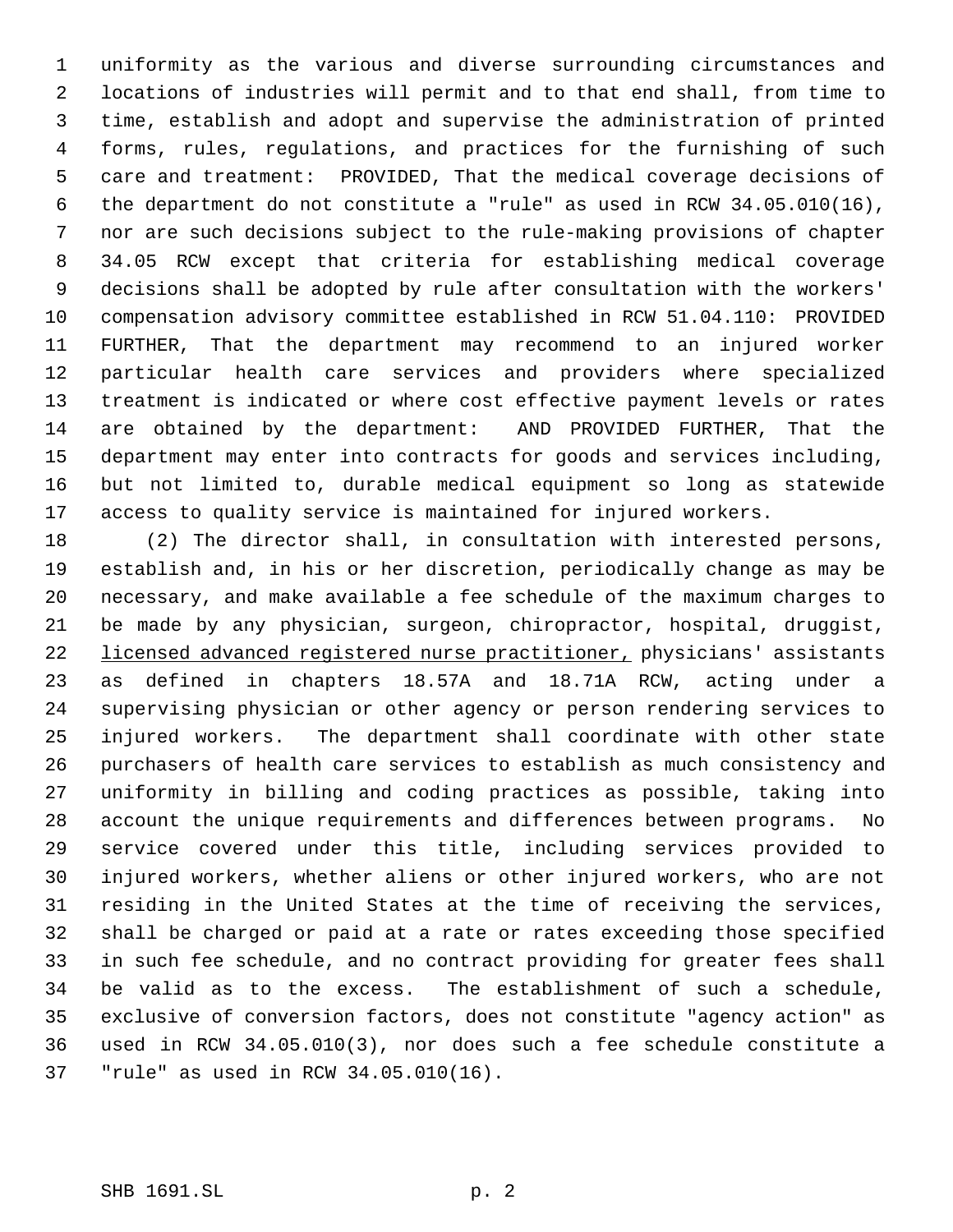(3) The director or self-insurer, as the case may be, shall make a record of the commencement of every disability and the termination thereof and, when bills are rendered for the care and treatment of injured workers, shall approve and pay those which conform to the adopted rules, regulations, established fee schedules, and practices of the director and may reject any bill or item thereof incurred in violation of the principles laid down in this section or the rules, regulations, or the established fee schedules and rules and regulations adopted under it.

 **Sec. 2.** RCW 51.04.050 and 1961 c 23 s 51.04.050 are each amended to read as follows:

 In all hearings, actions or proceedings before the department or the board of industrial insurance appeals, or before any court on 14 appeal from the board, any physician or licensed advanced registered 15 nurse practitioner having theretofore examined or treated the claimant may be required to testify fully regarding such examination or treatment, and shall not be exempt from so testifying by reason of the 18 relation of the physician or licensed advanced registered nurse 19 practitioner to patient.

 **Sec. 3.** RCW 51.28.010 and 2001 c 231 s 1 are each amended to read as follows:

 (1) Whenever any accident occurs to any worker it shall be the duty of such worker or someone in his or her behalf to forthwith report such accident to his or her employer, superintendent, or supervisor in charge of the work, and of the employer to at once report such accident and the injury resulting therefrom to the department pursuant to RCW 51.28.025 where the worker has received treatment from a physician or 28 a licensed advanced registered nurse practitioner, has been hospitalized, disabled from work, or has died as the apparent result of such accident and injury.

 (2) Upon receipt of such notice of accident, the department shall immediately forward to the worker or his or her beneficiaries or dependents notification, in nontechnical language, of their rights under this title. The notice must specify the worker's right to 35 receive health services from a physician or a licensed advanced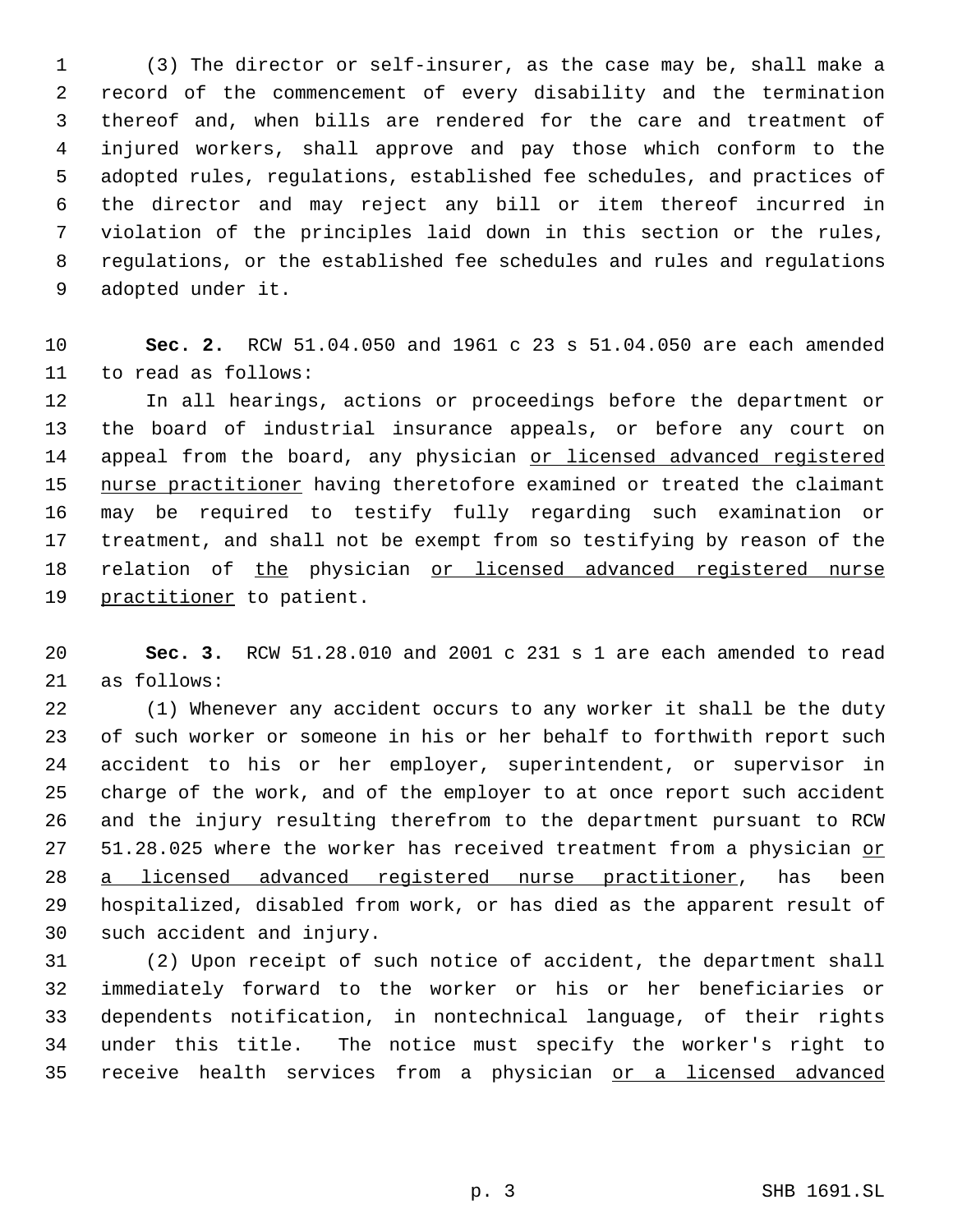1 registered nurse practitioner of the worker's choice under RCW 51.36.010, including chiropractic services under RCW 51.36.015, and must list the types of providers authorized to provide these services.

 **Sec. 4.** RCW 51.28.020 and 2001 c 231 s 2 are each amended to read as follows:

 (1)(a) Where a worker is entitled to compensation under this title he or she shall file with the department or his or her self-insured employer, as the case may be, his or her application for such, together with the certificate of the physician or licensed advanced registered 10 nurse practitioner who attended him or her. An application form developed by the department shall include a notice specifying the 12 worker's right to receive health services from a physician or licensed advanced registered nurse practitioner of the worker's choice under RCW 51.36.010, including chiropractic services under RCW 51.36.015, and listing the types of providers authorized to provide these services.

16 (b) The physician or licensed advanced registered nurse 17 practitioner who attended the injured worker shall inform the injured worker of his or her rights under this title and lend all necessary assistance in making this application for compensation and such proof of other matters as required by the rules of the department without charge to the worker. The department shall provide physicians with a manual which outlines the procedures to be followed in applications for compensation involving occupational diseases, and which describes claimants' rights and responsibilities related to occupational disease claims.

 (2) If application for compensation is made to a self-insured employer, he or she shall forthwith send a copy of the application to the department.

 **Sec. 5.** RCW 51.28.025 and 1987 c 185 s 32 are each amended to read as follows:

 (1) Whenever an employer has notice or knowledge of an injury or occupational disease sustained by any worker in his or her employment 33 who has received treatment from a physician or a licensed advanced registered nurse practitioner, has been hospitalized, disabled from work or has died as the apparent result of such injury or occupational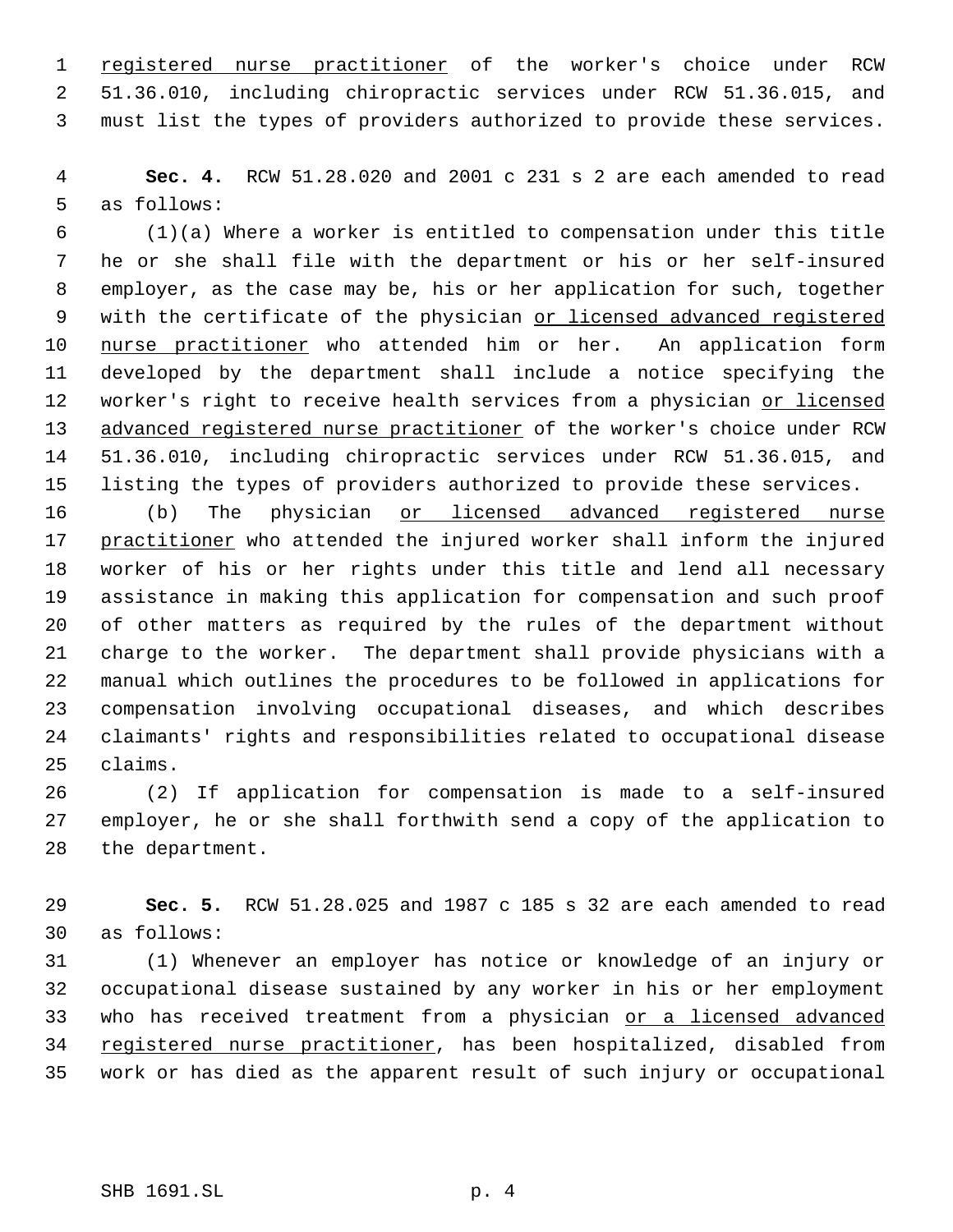disease, the employer shall immediately report the same to the department on forms prescribed by it. The report shall include:

(a) The name, address, and business of the employer;

(b) The name, address, and occupation of the worker;

 (c) The date, time, cause, and nature of the injury or occupational disease;

 (d) Whether the injury or occupational disease arose in the course 8 of the injured worker's employment;

 (e) All available information pertaining to the nature of the injury or occupational disease including but not limited to any visible signs, any complaints of the worker, any time lost from work, and the observable effect on the worker's bodily functions, so far as is known; and

 (f) Such other pertinent information as the department may prescribe by regulation.

 (2) Failure or refusal to file the report required by subsection (1) shall subject the offending employer to a penalty determined by the director but not to exceed two hundred fifty dollars for each offense, to be collected in a civil action in the name of the department and paid into the supplemental pension fund.

 **Sec. 6.** RCW 51.28.030 and 1972 ex.s. c 43 s 17 are each amended to read as follows:

 Where death results from injury the parties entitled to compensation under this title, or someone in their behalf, shall make application for the same to the department or self-insurer as the case may be, which application must be accompanied with proof of death and proof of relationship showing the parties to be entitled to 28 compensation under this title, certificates of attending physician or 29 licensed advanced registered nurse practitioner, if any, and such proof as required by the rules of the department.

 Upon receipt of notice of accident under RCW 51.28.010, the director shall immediately forward to the party or parties required to make application for compensation under this section, notification, in nontechnical language, of their rights under this title.

 **Sec. 7.** RCW 51.28.055 and 2003 2nd sp.s. c 2 s 1 are each amended to read as follows: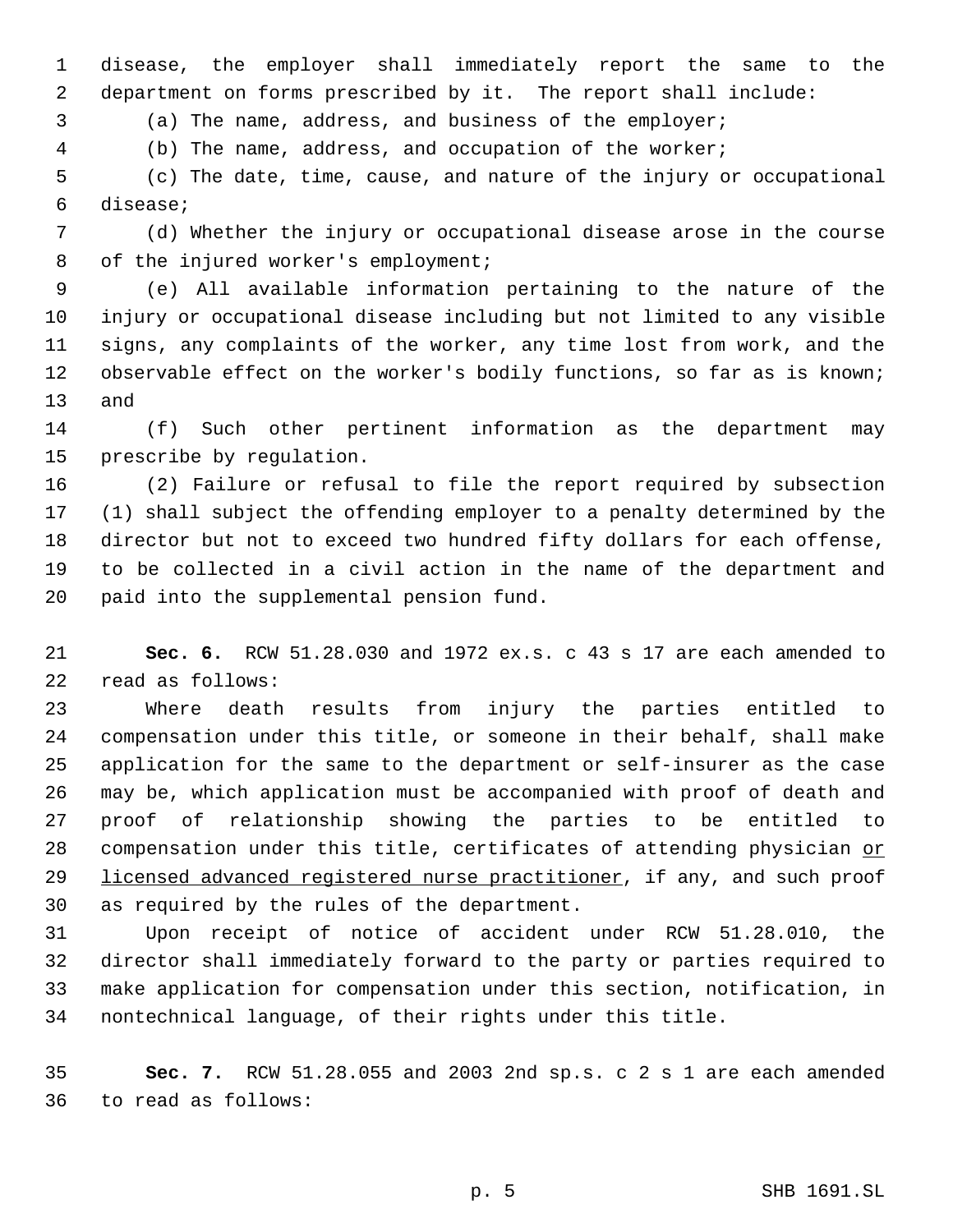(1) Except as provided in subsection (2) of this section for claims filed for occupational hearing loss, claims for occupational disease or infection to be valid and compensable must be filed within two years 4 following the date the worker had written notice from a physician or a licensed advanced registered nurse practitioner: (a) Of the existence of his or her occupational disease, and (b) that a claim for disability benefits may be filed. The notice shall also contain a statement that the worker has two years from the date of the notice to file a claim. 9 The physician or licensed advanced registered nurse practitioner shall file the notice with the department. The department shall send a copy to the worker and to the self-insurer if the worker's employer is self- insured. However, a claim is valid if it is filed within two years from the date of death of the worker suffering from an occupational disease.

 (2)(a) Except as provided in (b) of this subsection, to be valid and compensable, claims for hearing loss due to occupational noise exposure must be filed within two years of the date of the worker's last injurious exposure to occupational noise in employment covered under this title or within one year of September 10, 2003, whichever is later.

 (b) A claim for hearing loss due to occupational noise exposure that is not timely filed under (a) of this subsection can only be allowed for medical aid benefits under chapter 51.36 RCW.

(3) The department may adopt rules to implement this section.

 **Sec. 8.** RCW 51.32.055 and 1997 c 416 s 1 are each amended to read as follows:

 (1) One purpose of this title is to restore the injured worker as nearly as possible to the condition of self-support as an able-bodied worker. Benefits for permanent disability shall be determined under the director's supervision, except as otherwise authorized in subsection (9) of this section, only after the injured worker's condition becomes fixed.

 (2) All determinations of permanent disabilities shall be made by the department, except as otherwise authorized in subsection (9) of this section. Either the worker, employer, or self-insurer may make a request or the inquiry may be initiated by the director or, as authorized in subsection (9) of this section, by the self-insurer on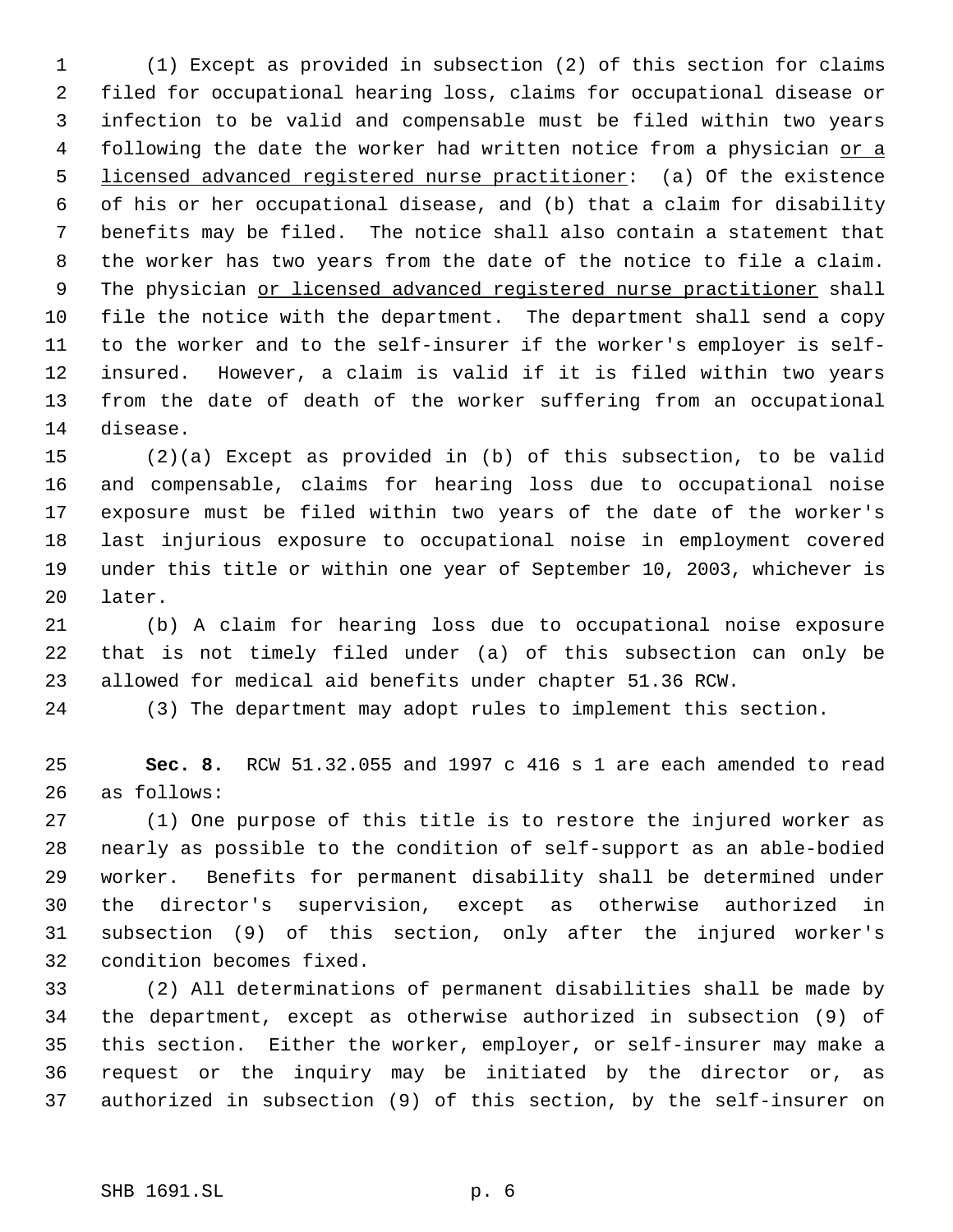the director or the self-insurer's own motion. Determinations shall be required in every instance where permanent disability is likely to be present. All medical reports and other pertinent information in the possession of or under the control of the employer or, if the self- insurer has made a request to the department, in the possession of or under the control of the self-insurer shall be forwarded to the director with the request.

 (3) A request for determination of permanent disability shall be examined by the department or, if authorized in subsection (9) of this section, the self-insurer, and the department shall issue an order in accordance with RCW 51.52.050 or, in the case of a self-insured employer, the self-insurer may: (a) Enter a written order, communicated to the worker and the department self-insurance section in accordance with subsection (9) of this section, or (b) request the department to issue an order in accordance with RCW 51.52.050.

 (4) The department or, in cases authorized in subsection (9) of this section, the self-insurer may require that the worker present himself or herself for a special medical examination by a physician or physicians selected by the department, and the department or, in cases authorized in subsection (9) of this section, the self-insurer may require that the worker present himself or herself for a personal interview. The costs of the examination or interview, including payment of any reasonable travel expenses, shall be paid by the department or self-insurer, as the case may be.

 (5) The director may establish a medical bureau within the department to perform medical examinations under this section. Physicians hired or retained for this purpose shall be grounded in industrial medicine and in the assessment of industrial physical impairment. Self-insurers shall bear a proportionate share of the cost of the medical bureau in a manner to be determined by the department.

 (6) Where a dispute arises from the handling of any claim before the condition of the injured worker becomes fixed, the worker, employer, or self-insurer may request the department to resolve the dispute or the director may initiate an inquiry on his or her own motion. In these cases, the department shall proceed as provided in this section and an order shall issue in accordance with RCW 51.52.050. (7)(a) If a claim (i) is accepted by a self-insurer after June 30, 1986, and before August 1, 1997, (ii) involves only medical treatment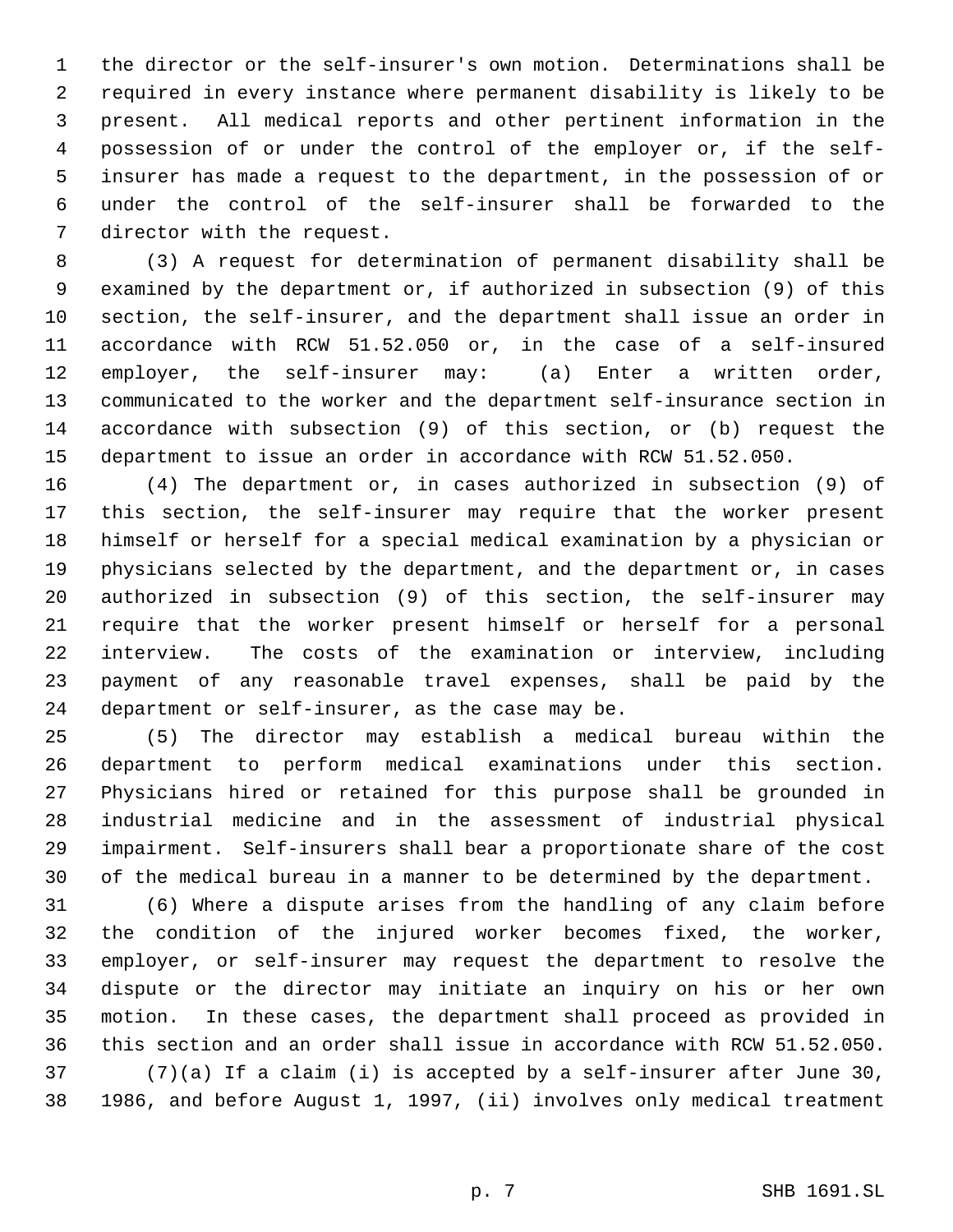and the payment of temporary disability compensation under RCW 51.32.090 or only the payment of temporary disability compensation under RCW 51.32.090, (iii) at the time medical treatment is concluded does not involve permanent disability, (iv) is one with respect to which the department has not intervened under subsection (6) of this section, and (v) the injured worker has returned to work with the self- insured employer of record, whether at the worker's previous job or at a job that has comparable wages and benefits, the claim may be closed by the self-insurer, subject to reporting of claims to the department in a manner prescribed by department rules adopted under chapter 34.05 RCW.

 (b) All determinations of permanent disability for claims accepted under this subsection (7) by self-insurers shall be made by the self- insured section of the department under subsections (1) through (4) of this section.

 (c) Upon closure of a claim under (a) of this subsection, the self- insurer shall enter a written order, communicated to the worker and the department self-insurance section, which contains the following statement clearly set forth in bold face type: "This order constitutes notification that your claim is being closed with medical benefits and temporary disability compensation only as provided, and with the condition you have returned to work with the self-insured employer. If for any reason you disagree with the conditions or duration of your return to work or the medical benefits or the temporary disability compensation that has been provided, you must protest in writing to the department of labor and industries, self-insurance section, within sixty days of the date you received this order."

 (8)(a) If a claim (i) is accepted by a self-insurer after June 30, 1990, and before August 1, 1997, (ii) involves only medical treatment, (iii) does not involve payment of temporary disability compensation under RCW 51.32.090, and (iv) at the time medical treatment is concluded does not involve permanent disability, the claim may be closed by the self-insurer, subject to reporting of claims to the department in a manner prescribed by department rules adopted under chapter 34.05 RCW. Upon closure of a claim, the self-insurer shall enter a written order, communicated to the worker, which contains the following statement clearly set forth in bold-face type: "This order constitutes notification that your claim is being closed with medical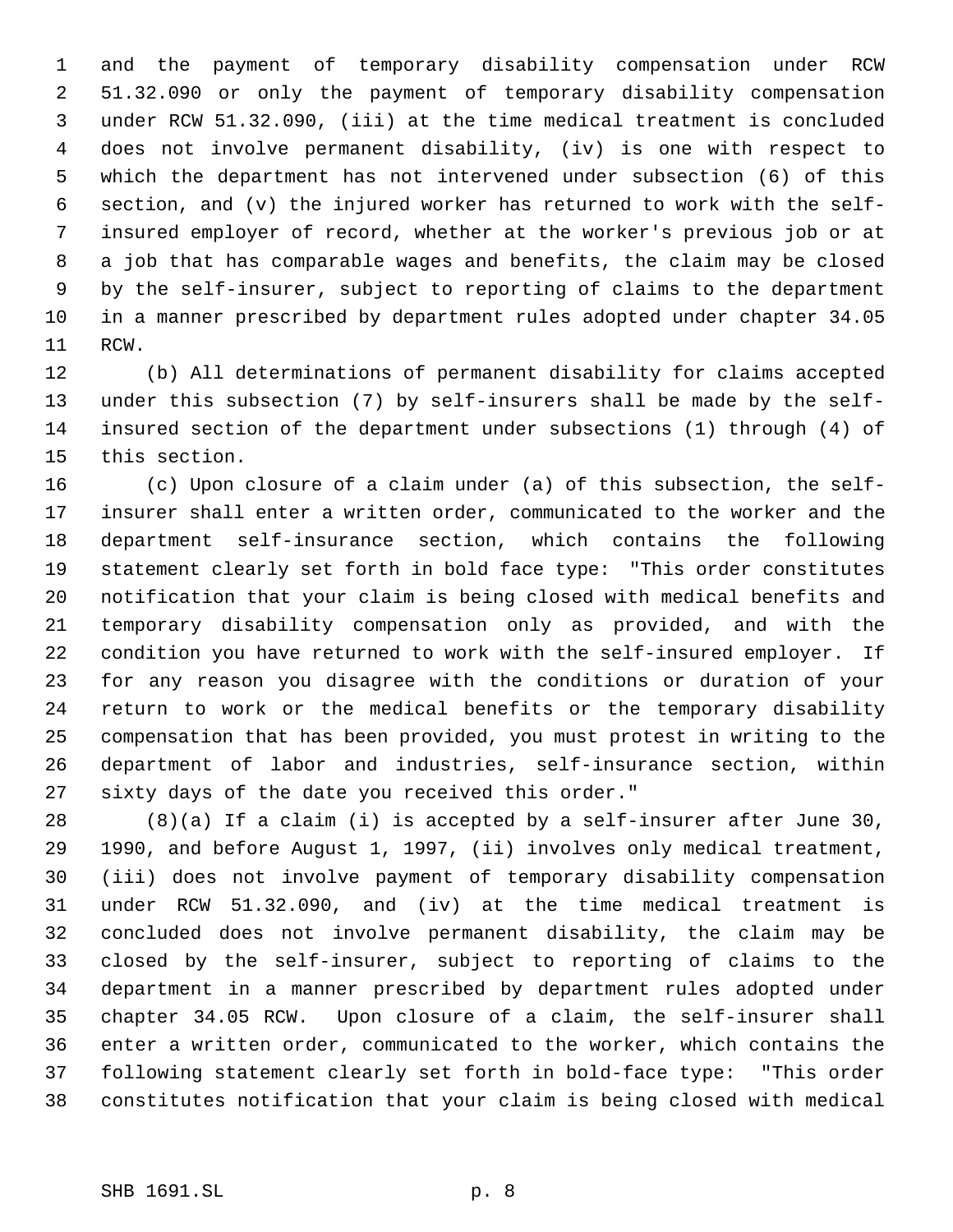benefits only, as provided. If for any reason you disagree with this closure, you must protest in writing to the Department of Labor and Industries, Olympia, within 60 days of the date you received this order. The department will then review your claim and enter a further determinative order."

 (b) All determinations of permanent disability for claims accepted under this subsection (8) by self-insurers shall be made by the self- insured section of the department under subsections (1) through (4) of this section.

 (9)(a) If a claim: (i) Is accepted by a self-insurer after July 31, 1997; (ii)(A) involves only medical treatment, or medical treatment and the payment of temporary disability compensation under RCW 51.32.090, and a determination of permanent partial disability, if applicable, has been made by the self-insurer as authorized in this subsection; or (B) involves only the payment of temporary disability compensation under RCW 51.32.090 and a determination of permanent partial disability, if applicable, has been made by the self-insurer as authorized in this subsection; (iii) is one with respect to which the department has not intervened under subsection (6) of this section; and (iv) concerns an injured worker who has returned to work with the self- insured employer of record, whether at the worker's previous job or at a job that has comparable wages and benefits, the claim may be closed by the self-insurer, subject to reporting of claims to the department in a manner prescribed by department rules adopted under chapter 34.05 RCW.

26 (b) If a physician or licensed advanced registered nurse 27 practitioner submits a report to the self-insurer that concludes that the worker's condition is fixed and stable and supports payment of a permanent partial disability award, and if within fourteen days from the date the self-insurer mailed the report to the attending or 31 treating physician or licensed advanced registered nurse practitioner, 32 the worker's attending or treating physician or licensed advanced 33 registered nurse practitioner disagrees in writing that the worker's condition is fixed and stable, the self-insurer must get a supplemental medical opinion from a provider on the department's approved examiner's list before closing the claim. In the alternative, the self-insurer may forward the claim to the department, which must review the claim and enter a final order as provided for in RCW 51.52.050.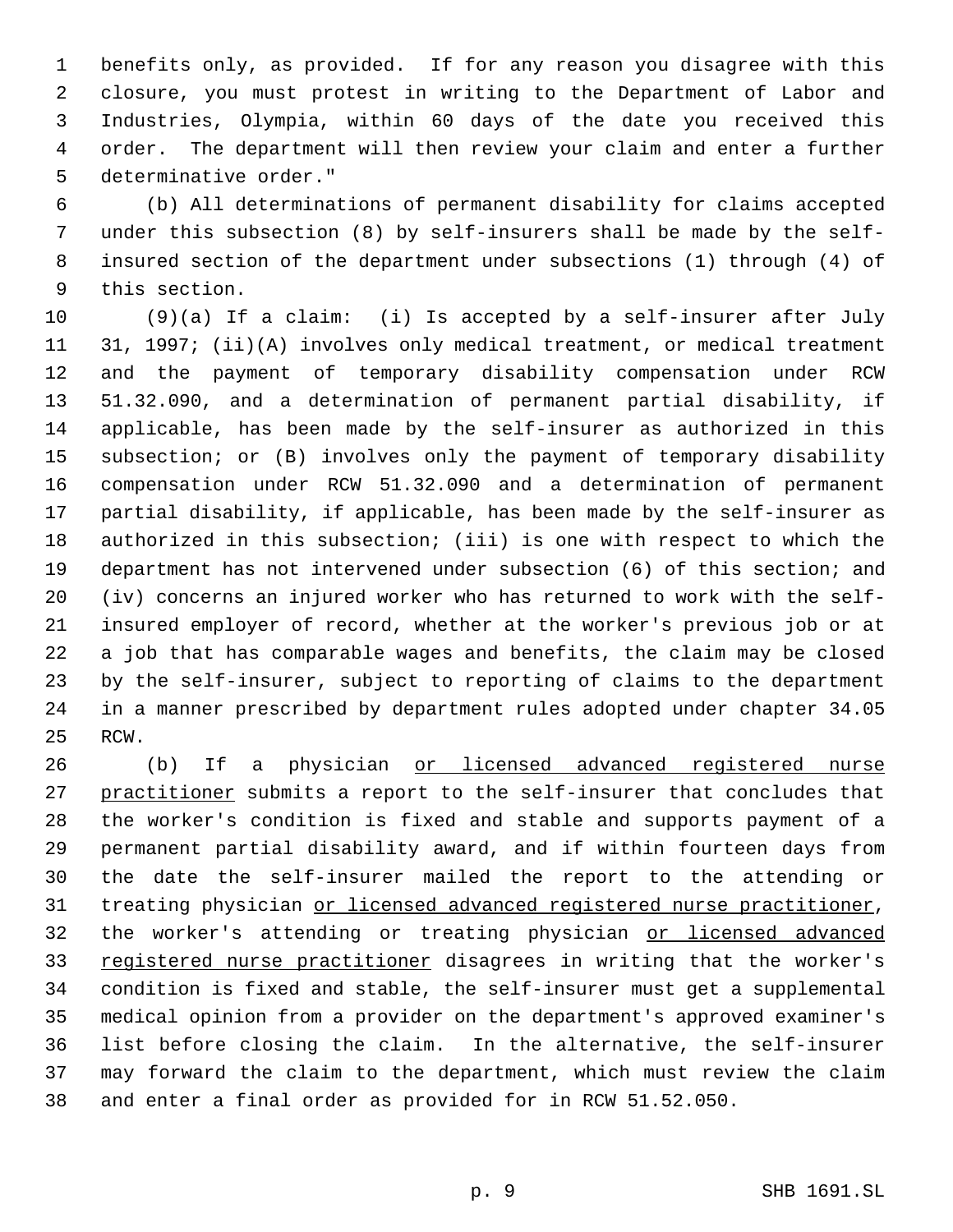(c) Upon closure of a claim under this subsection (9), the self- insurer shall enter a written order, communicated to the worker and the department self-insurance section, which contains the following statement clearly set forth in bold-face type: "This order constitutes notification that your claim is being closed with such medical benefits and temporary disability compensation as provided to date and with such award for permanent partial disability, if any, as set forth below, and with the condition that you have returned to work with the self-insured employer. If for any reason you disagree with the conditions or duration of your return to work or the medical benefits, temporary disability compensation provided, or permanent partial disability that has been awarded, you must protest in writing to the Department of Labor and Industries, Self-Insurance Section, within sixty days of the date you received this order. If you do not protest this order to the department, this order will become final."

 (d) All determinations of permanent partial disability for claims accepted by self-insurers under this subsection (9) may be made by the self-insurer or the self-insurer may request a determination by the self-insured section of the department. All determinations shall be made under subsections (1) through (4) of this section.

 (10) If the department receives a protest of an order issued by a self-insurer under subsections (7) through (9) of this section, the self-insurer's closure order must be held in abeyance. The department shall review the claim closure action and enter a further determinative order as provided for in RCW 51.52.050. If no protest is timely filed, the closing order issued by the self-insurer shall become final and shall have the same force and effect as a department order that has become final under RCW 51.52.050.

 (11) If within two years of claim closure under subsections (7) through (9) of this section, the department determines that the self- insurer has made payment of benefits because of clerical error, mistake of identity, or innocent misrepresentation or the department discovers a violation of the conditions of claim closure, the department may require the self-insurer to correct the benefits paid or payable. This subsection (11) does not limit in any way the application of RCW 51.32.240.

(12) For the purposes of this section, "comparable wages and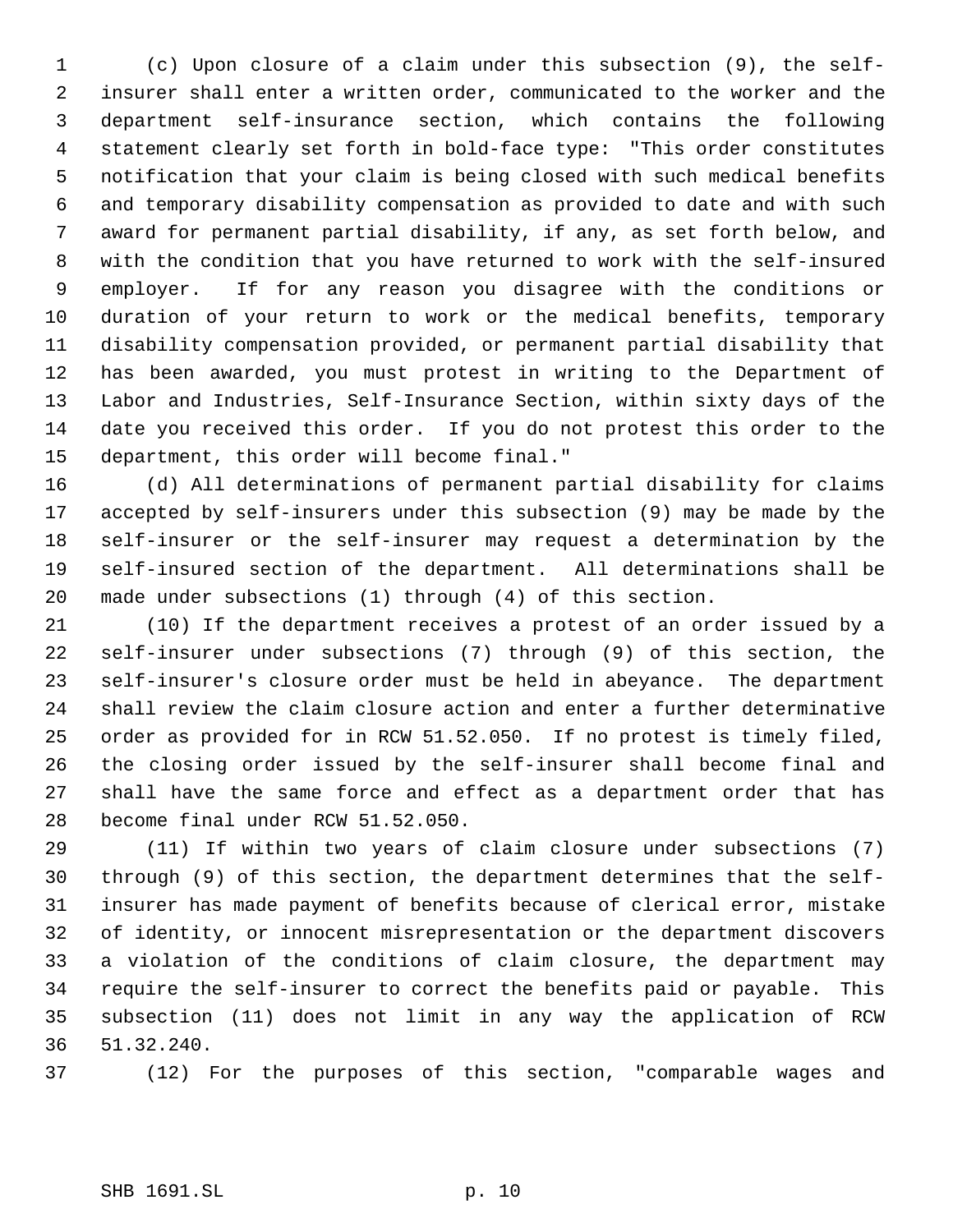benefits" means wages and benefits that are at least ninety-five percent of the wages and benefits received by the worker at the time of injury.

 **Sec. 9.** RCW 51.32.090 and 1993 c 521 s 3, 1993 c 299 s 1, and 1993 c 271 s 1 are each reenacted and amended to read as follows:

 (1) When the total disability is only temporary, the schedule of payments contained in RCW 51.32.060 (1) and (2) shall apply, so long as the total disability continues.

 (2) Any compensation payable under this section for children not in the custody of the injured worker as of the date of injury shall be payable only to such person as actually is providing the support for such child or children pursuant to the order of a court of record providing for support of such child or children.

 (3)(a) As soon as recovery is so complete that the present earning power of the worker, at any kind of work, is restored to that existing at the time of the occurrence of the injury, the payments shall cease. If and so long as the present earning power is only partially restored, the payments shall:

 (i) For claims for injuries that occurred before May 7, 1993, continue in the proportion which the new earning power shall bear to the old; or

 (ii) For claims for injuries occurring on or after May 7, 1993, equal eighty percent of the actual difference between the worker's present wages and earning power at the time of injury, but: (A) The total of these payments and the worker's present wages may not exceed one hundred fifty percent of the average monthly wage in the state as computed under RCW 51.08.018; (B) the payments may not exceed one hundred percent of the entitlement as computed under subsection (1) of this section; and (C) the payments may not be less than the worker would have received if (a)(i) of this subsection had been applicable to the worker's claim.

 (b) No compensation shall be payable under this subsection (3) unless the loss of earning power shall exceed five percent.

 (4)(a) Whenever the employer of injury requests that a worker who is entitled to temporary total disability under this chapter be 36 certified by a physician or licensed advanced registered nurse practitioner as able to perform available work other than his or her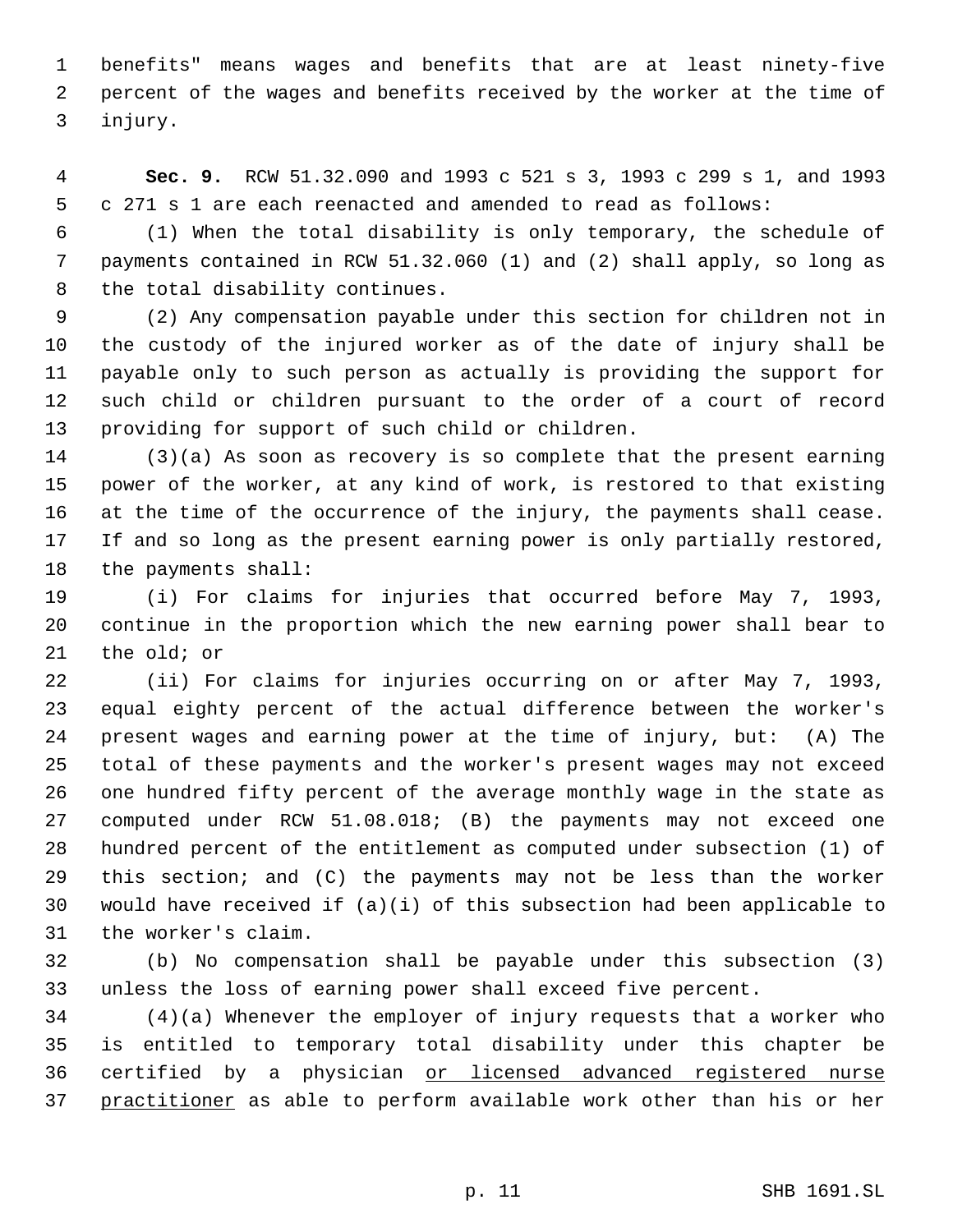1 usual work, the employer shall furnish to the physician or licensed 2 advanced registered nurse practitioner, with a copy to the worker, a statement describing the work available with the employer of injury in 4 terms that will enable the physician or licensed advanced registered nurse practitioner to relate the physical activities of the job to the worker's disability. The physician or licensed advanced registered nurse practitioner shall then determine whether the worker is physically able to perform the work described. The worker's temporary total disability payments shall continue until the worker is released by his or her physician or licensed advanced registered nurse 11 practitioner for the work, and begins the work with the employer of injury. If the work thereafter comes to an end before the worker's 13 recovery is sufficient in the judgment of his or her physician or licensed advanced registered nurse practitioner to permit him or her to return to his or her usual job, or to perform other available work offered by the employer of injury, the worker's temporary total disability payments shall be resumed. Should the available work described, once undertaken by the worker, impede his or her recovery to 19 the extent that in the judgment of his or her physician or licensed 20 advanced registered nurse practitioner he or she should not continue to work, the worker's temporary total disability payments shall be resumed when the worker ceases such work.

 (b) Once the worker returns to work under the terms of this subsection (4), he or she shall not be assigned by the employer to work other than the available work described without the worker's written consent, or without prior review and approval by the worker's physician or licensed advanced registered nurse practitioner.

 (c) If the worker returns to work under this subsection (4), any employee health and welfare benefits that the worker was receiving at the time of injury shall continue or be resumed at the level provided at the time of injury. Such benefits shall not be continued or resumed if to do so is inconsistent with the terms of the benefit program, or with the terms of the collective bargaining agreement currently in force.

 (d) In the event of any dispute as to the worker's ability to perform the available work offered by the employer, the department shall make the final determination.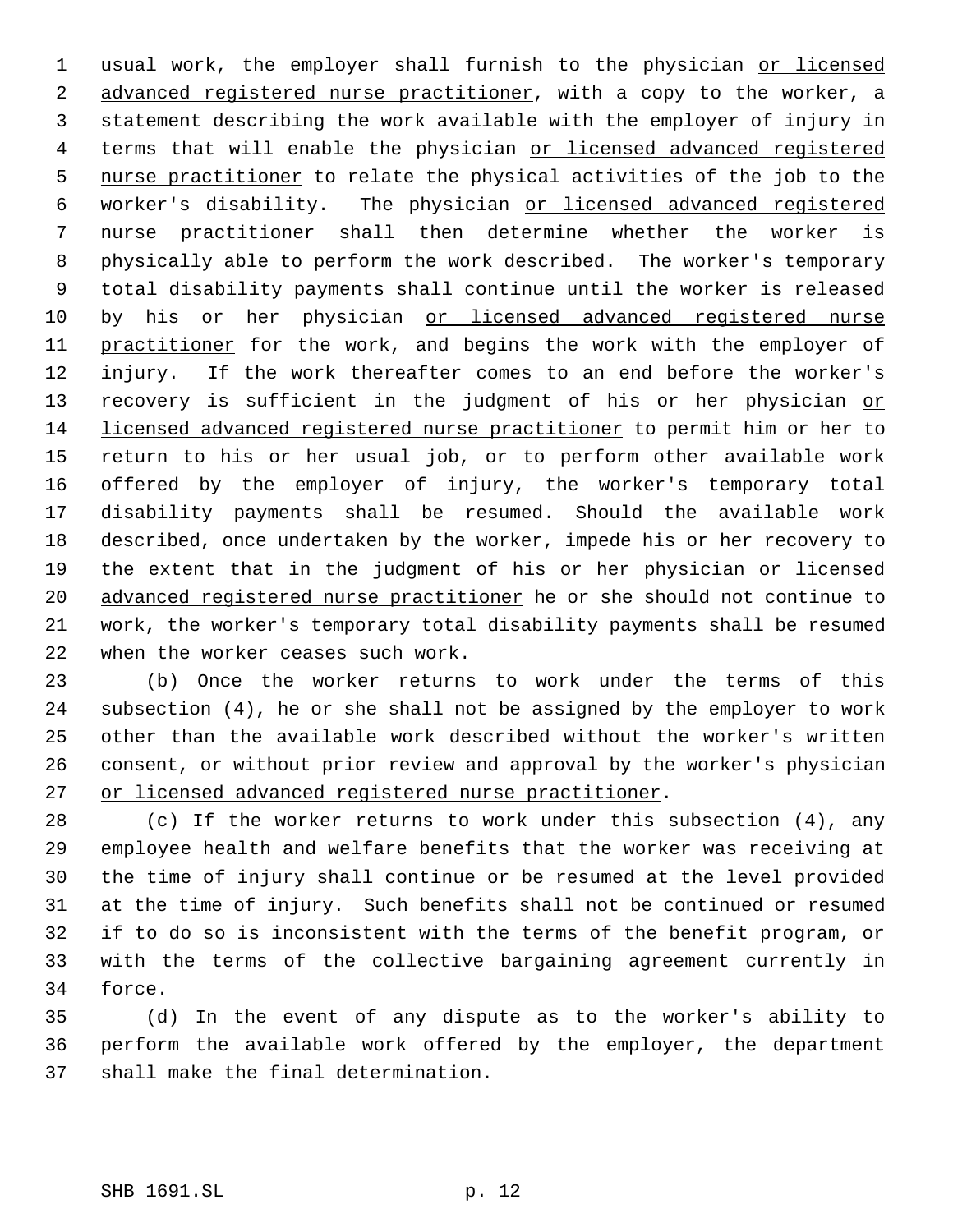(5) No worker shall receive compensation for or during the day on which injury was received or the three days following the same, unless his or her disability shall continue for a period of fourteen consecutive calendar days from date of injury: PROVIDED, That attempts to return to work in the first fourteen days following the injury shall not serve to break the continuity of the period of disability if the disability continues fourteen days after the injury occurs.

 (6) Should a worker suffer a temporary total disability and should his or her employer at the time of the injury continue to pay him or her the wages which he or she was earning at the time of such injury, such injured worker shall not receive any payment provided in subsection (1) of this section during the period his or her employer shall so pay such wages.

 (7) In no event shall the monthly payments provided in this section exceed the applicable percentage of the average monthly wage in the state as computed under the provisions of RCW 51.08.018 as follows:

| 17 | <b>AFTER</b>  | PERCENTAGE |
|----|---------------|------------|
| 18 | June 30, 1993 | 105%       |
| 19 | June 30, 1994 | 110%       |
| 20 | June 30, 1995 | 115%       |
| 21 | June 30, 1996 | 120%       |

 (8) If the supervisor of industrial insurance determines that the worker is voluntarily retired and is no longer attached to the work force, benefits shall not be paid under this section.

 **Sec. 10.** RCW 51.32.095 and 1999 c 110 s 1 are each amended to read as follows:

 (1) One of the primary purposes of this title is to enable the injured worker to become employable at gainful employment. To this end, the department or self-insurers shall utilize the services of individuals and organizations, public or private, whose experience, training, and interests in vocational rehabilitation and retraining qualify them to lend expert assistance to the supervisor of industrial insurance in such programs of vocational rehabilitation as may be reasonable to make the worker employable consistent with his or her physical and mental status. Where, after evaluation and recommendation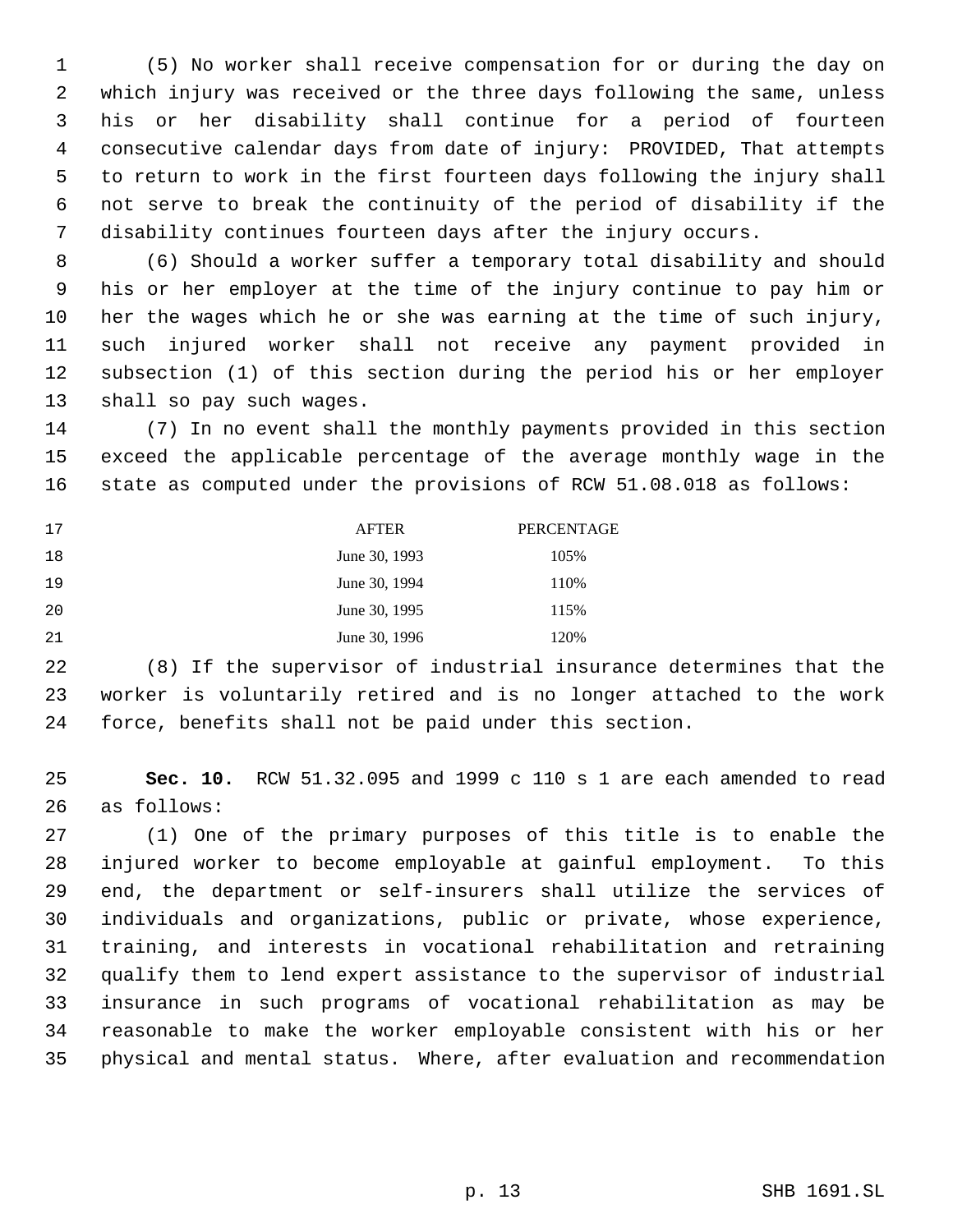by such individuals or organizations and prior to final evaluation of the worker's permanent disability and in the sole opinion of the supervisor or supervisor's designee, whether or not medical treatment has been concluded, vocational rehabilitation is both necessary and likely to enable the injured worker to become employable at gainful employment, the supervisor or supervisor's designee may, in his or her sole discretion, pay or, if the employer is a self-insurer, direct the self-insurer to pay the cost as provided in subsection (3) of this section.

 (2) When in the sole discretion of the supervisor or the supervisor's designee vocational rehabilitation is both necessary and likely to make the worker employable at gainful employment, then the following order of priorities shall be used:

(a) Return to the previous job with the same employer;

 (b) Modification of the previous job with the same employer including transitional return to work;

 (c) A new job with the same employer in keeping with any limitations or restrictions;

 (d) Modification of a new job with the same employer including transitional return to work;

(e) Modification of the previous job with a new employer;

 (f) A new job with a new employer or self-employment based upon transferable skills;

(g) Modification of a new job with a new employer;

 (h) A new job with a new employer or self-employment involving on-the-job training;

(i) Short-term retraining and job placement.

 (3)(a) Except as provided in (b) of this subsection, costs for vocational rehabilitation benefits allowed by the supervisor or supervisor's designee under subsection (1) of this section may include the cost of books, tuition, fees, supplies, equipment, transportation, child or dependent care, and other necessary expenses for any such worker in an amount not to exceed three thousand dollars in any fifty- two week period except as authorized by RCW 51.60.060, and the cost of continuing the temporary total disability compensation under RCW 51.32.090 while the worker is actively and successfully undergoing a formal program of vocational rehabilitation.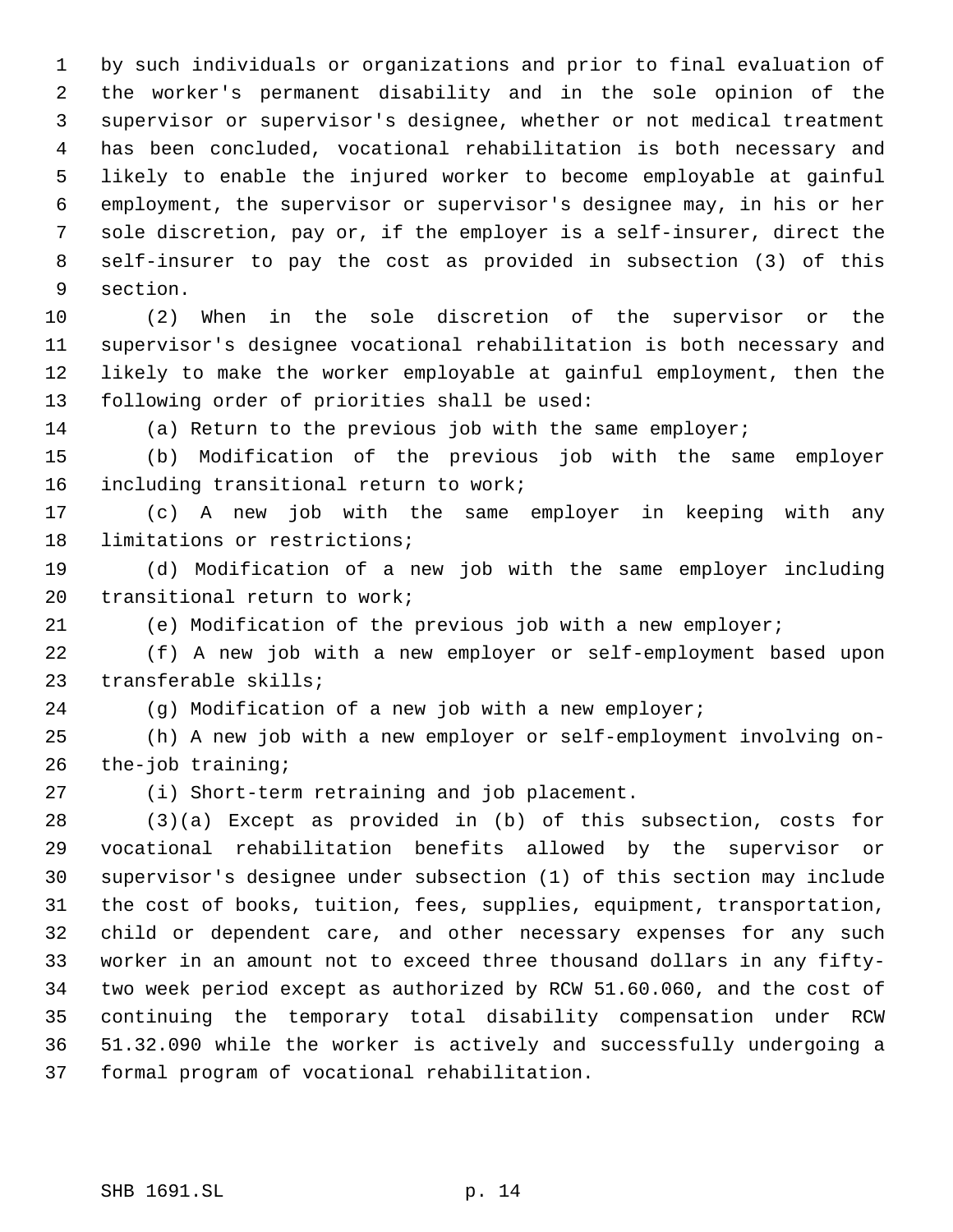(b) Beginning with vocational rehabilitation plans approved on or after July 1, 1999, costs for vocational rehabilitation benefits allowed by the supervisor or supervisor's designee under subsection (1) of this section may include the cost of books, tuition, fees, supplies, equipment, child or dependent care, and other necessary expenses for any such worker in an amount not to exceed four thousand dollars in any fifty-two week period except as authorized by RCW 51.60.060, and the cost of transportation and continuing the temporary total disability compensation under RCW 51.32.090 while the worker is actively and successfully undergoing a formal program of vocational rehabilitation.

 (c) The expenses allowed under (a) or (b) of this subsection may include training fees for on-the-job training and the cost of furnishing tools and other equipment necessary for self-employment or reemployment. However, compensation or payment of retraining with job placement expenses under (a) or (b) of this subsection may not be authorized for a period of more than fifty-two weeks, except that such period may, in the sole discretion of the supervisor after his or her review, be extended for an additional fifty-two weeks or portion thereof by written order of the supervisor.

 (d) In cases where the worker is required to reside away from his or her customary residence, the reasonable cost of board and lodging shall also be paid.

 (e) Costs paid under this subsection shall be chargeable to the employer's cost experience or shall be paid by the self-insurer as the case may be.

 (4) In addition to the vocational rehabilitation expenditures provided for under subsection (3) of this section, an additional five thousand dollars may, upon authorization of the supervisor or the supervisor's designee, be expended for: (a) Accommodations for an injured worker that are medically necessary for the worker to participate in an approved retraining plan; and (b) accommodations necessary to perform the essential functions of an occupation in which an injured worker is seeking employment, consistent with the retraining plan or the recommendations of a vocational evaluation. The injured 35 worker's attending physician or licensed advanced registered nurse practitioner must verify the necessity of the modifications or accommodations. The total expenditures authorized in this subsection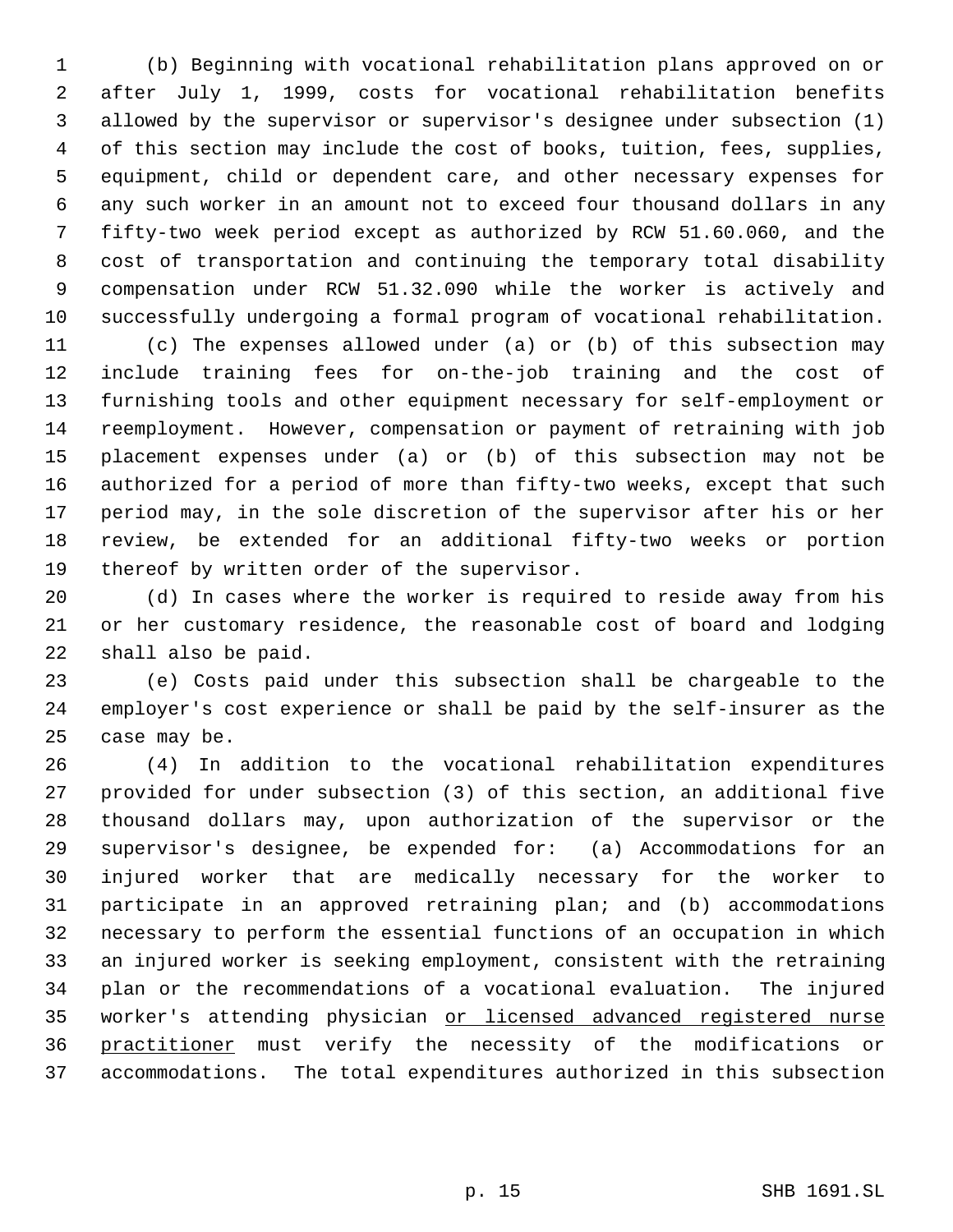and the expenditures authorized under RCW 51.32.250 shall not exceed five thousand dollars.

 (5) The department shall establish criteria to monitor the quality and effectiveness of rehabilitation services provided by the individuals and organizations used under subsection (1) of this section. The state fund shall make referrals for vocational rehabilitation services based on these performance criteria.

 (6) The department shall engage in, where feasible and cost- effective, a cooperative program with the state employment security department to provide job placement services under this section.

 (7) The benefits in this section shall be provided for the injured workers of self-insured employers. Self-insurers shall report both benefits provided and benefits denied under this section in the manner prescribed by the department by rule adopted under chapter 34.05 RCW. The director may, in his or her sole discretion and upon his or her own initiative or at any time that a dispute arises under this section, promptly make such inquiries as circumstances require and take such other action as he or she considers will properly determine the matter and protect the rights of the parties.

 (8) Except as otherwise provided in this section, the benefits provided for in this section are available to any otherwise eligible worker regardless of the date of industrial injury. However, claims shall not be reopened solely for vocational rehabilitation purposes.

 **Sec. 11.** RCW 51.36.010 and 1986 c 58 s 6 are each amended to read as follows:

 Upon the occurrence of any injury to a worker entitled to compensation under the provisions of this title, he or she shall receive proper and necessary medical and surgical services at the hands 29 of a physician or licensed advanced registered nurse practitioner of his or her own choice, if conveniently located, and proper and necessary hospital care and services during the period of his or her disability from such injury, but the same shall be limited in point of duration as follows:

 In the case of permanent partial disability, not to extend beyond the date when compensation shall be awarded him or her, except when the worker returned to work before permanent partial disability award is made, in such case not to extend beyond the time when monthly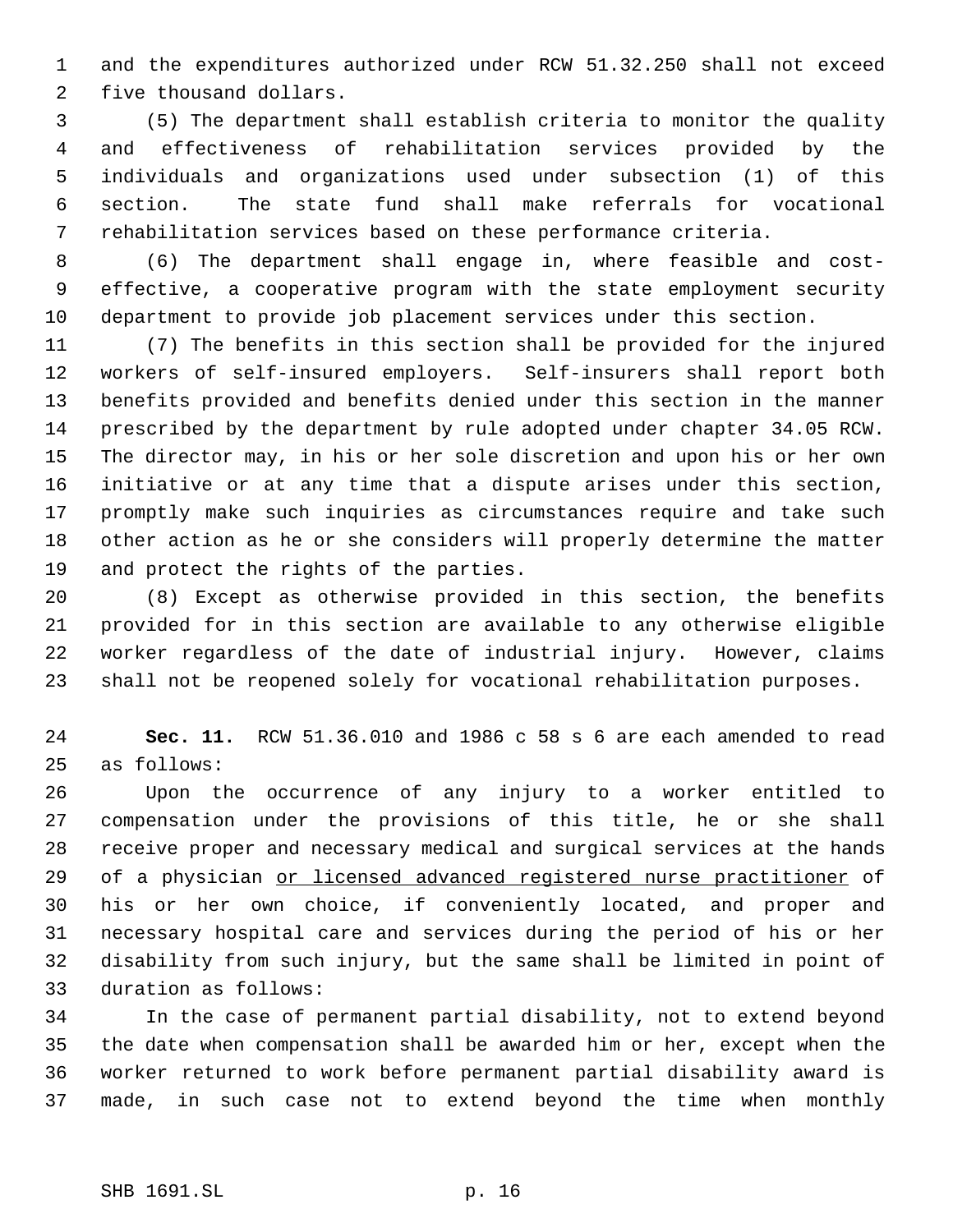allowances to him or her shall cease; in case of temporary disability not to extend beyond the time when monthly allowances to him or her shall cease: PROVIDED, That after any injured worker has returned to his or her work his or her medical and surgical treatment may be continued if, and so long as, such continuation is deemed necessary by the supervisor of industrial insurance to be necessary to his or her more complete recovery; in case of a permanent total disability not to extend beyond the date on which a lump sum settlement is made with him or her or he or she is placed upon the permanent pension roll: PROVIDED, HOWEVER, That the supervisor of industrial insurance, solely in his or her discretion, may authorize continued medical and surgical treatment for conditions previously accepted by the department when such medical and surgical treatment is deemed necessary by the supervisor of industrial insurance to protect such worker's life or provide for the administration of medical and therapeutic measures including payment of prescription medications, but not including those controlled substances currently scheduled by the state board of pharmacy as Schedule I, II, III, or IV substances under chapter 69.50 RCW, which are necessary to alleviate continuing pain which results from the industrial injury. In order to authorize such continued treatment the written order of the supervisor of industrial insurance issued in advance of the continuation shall be necessary.

 The supervisor of industrial insurance, the supervisor's designee, or a self-insurer, in his or her sole discretion, may authorize inoculation or other immunological treatment in cases in which a work- related activity has resulted in probable exposure of the worker to a potential infectious occupational disease. Authorization of such treatment does not bind the department or self-insurer in any adjudication of a claim by the same worker or the worker's beneficiary for an occupational disease.

 **Sec. 12.** RCW 51.36.060 and 1991 c 89 s 3 are each amended to read as follows:

 Physicians or licensed advanced registered nurse practitioners examining or attending injured workers under this title shall comply with rules and regulations adopted by the director, and shall make such reports as may be requested by the department or self-insurer upon the condition or treatment of any such worker, or upon any other matters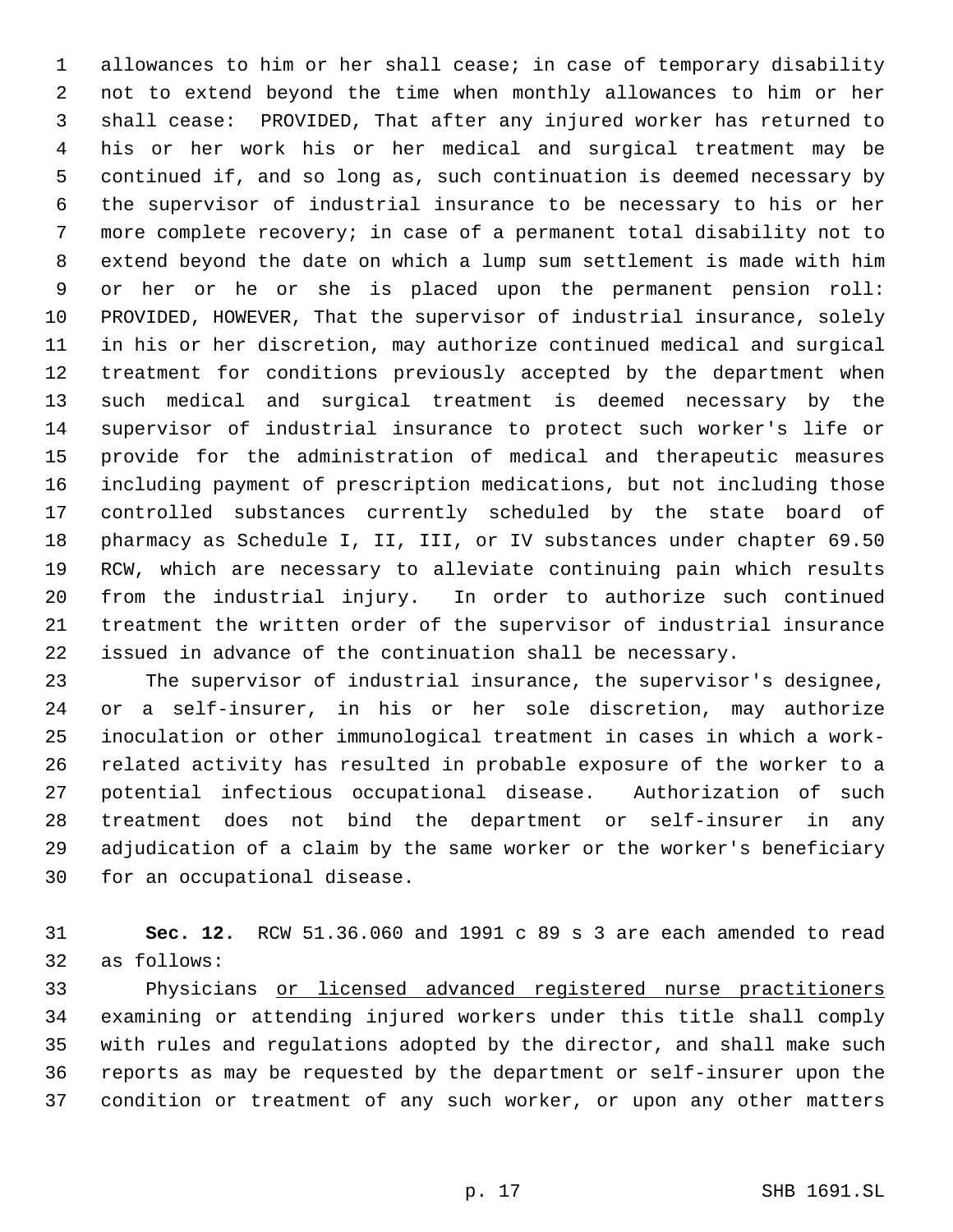concerning such workers in their care. Except under RCW 49.17.210 and 49.17.250, all medical information in the possession or control of any person and relevant to the particular injury in the opinion of the department pertaining to any worker whose injury or occupational disease is the basis of a claim under this title shall be made available at any stage of the proceedings to the employer, the claimant's representative, and the department upon request, and no person shall incur any legal liability by reason of releasing such information.

 **Sec. 13.** RCW 51.36.110 and 1994 c 154 s 312 are each amended to read as follows:

 The director of the department of labor and industries or the director's authorized representative shall have the authority to:

 (1) Conduct audits and investigations of providers of medical, chiropractic, dental, vocational, and other health services furnished to industrially injured workers pursuant to Title 51 RCW. In the conduct of such audits or investigations, the director or the director's authorized representatives may examine all records, or portions thereof, including patient records, for which services were rendered by a health services provider and reimbursed by the department, notwithstanding the provisions of any other statute which may make or purport to make such records privileged or confidential: PROVIDED, That no original patient records shall be removed from the premises of the health services provider, and that the disclosure of any records or information obtained under authority of this section by the department of labor and industries is prohibited and constitutes a violation of RCW 42.52.050, unless such disclosure is directly connected to the official duties of the department: AND PROVIDED FURTHER, That the disclosure of patient information as required under this section shall not subject any physician, licensed advanced 31 registered nurse practitioner, or other health services provider to any liability for breach of any confidential relationships between the provider and the patient: AND PROVIDED FURTHER, That the director or the director's authorized representative shall destroy all copies of patient medical records in their possession upon completion of the audit, investigation, or proceedings;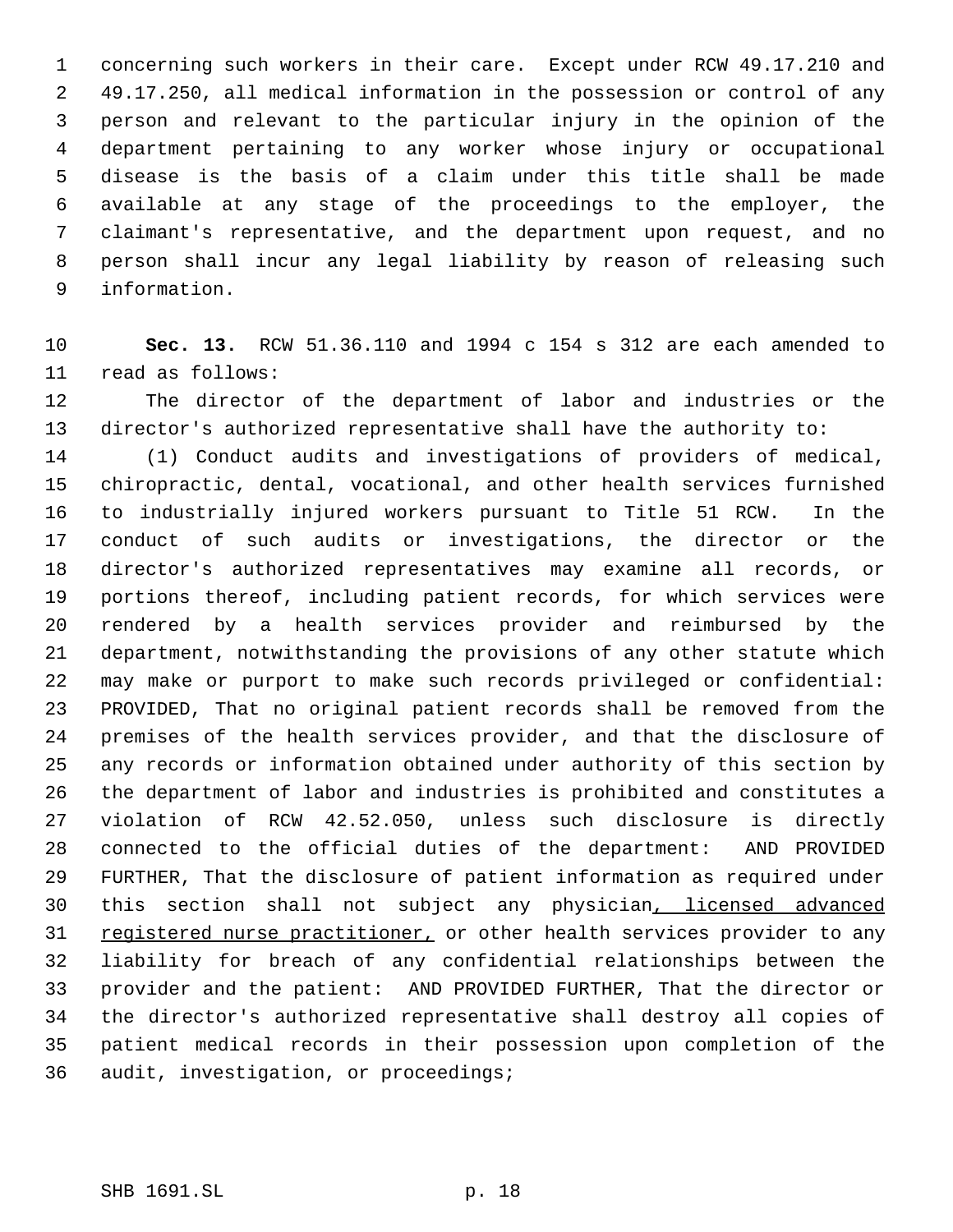(2) Approve or deny applications to participate as a provider of services furnished to industrially injured workers pursuant to Title 51 RCW; and

 (3) Terminate or suspend eligibility to participate as a provider of services furnished to industrially injured workers pursuant to Title 51 RCW.

 **Sec. 14.** RCW 51.48.060 and 1985 c 347 s 6 are each amended to read as follows:

 Any physician or licensed advanced registered nurse practitioner who fails, neglects or refuses to file a report with the director, as required by this title, within five days of the date of treatment, showing the condition of the injured worker at the time of treatment, a description of the treatment given, and an estimate of the probable duration of the injury, or who fails or refuses to render all necessary assistance to the injured worker, as required by this title, shall be subject to a civil penalty determined by the director but not to exceed two hundred fifty dollars.

 **Sec. 15.** RCW 51.52.010 and 2003 c 224 s 1 are each amended to read as follows:

 There shall be a "board of industrial insurance appeals," hereinafter called the "board," consisting of three members appointed by the governor, with the advice and consent of the senate, as hereinafter provided. One shall be a representative of the public and a lawyer, appointed from a mutually agreed to list of not less than three active or judicial members of the Washington state bar association, submitted to the governor by the two organizations defined below, and such member shall be the chairperson of said board. The second member shall be a representative of the majority of workers engaged in employment under this title and selected from a list of not less than three names submitted to the governor by an organization, statewide in scope, which through its affiliates embraces a cross section and a majority of the organized labor of the state. The third member shall be a representative of employers under this title, and appointed from a list of at least three names submitted to the governor by a recognized statewide organization of employers, representing a majority of employers. The initial terms of office of the members of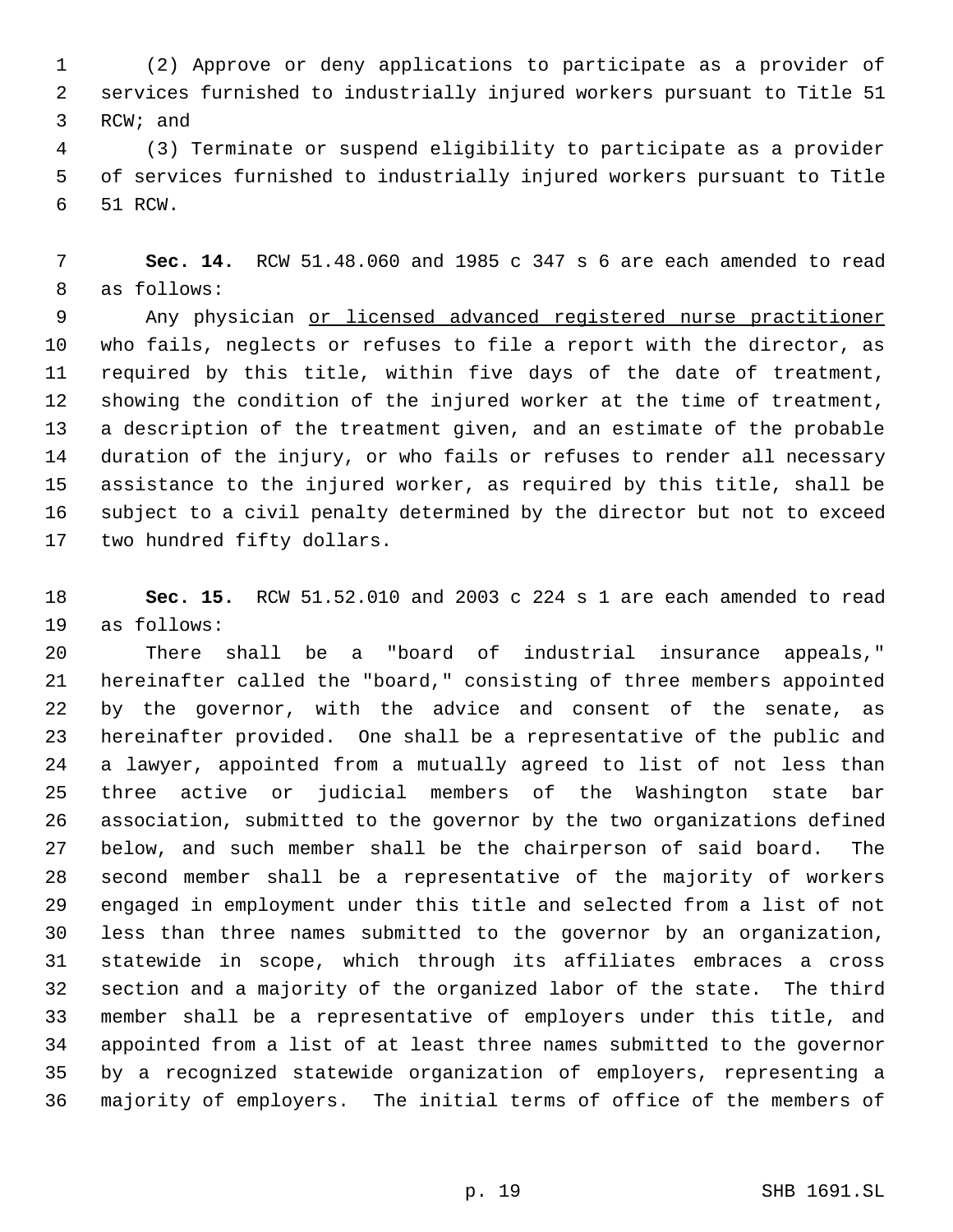the board shall be for six, four, and two years respectively. Thereafter all terms shall be for a period of six years. Each member of the board shall be eligible for reappointment and shall hold office until his or her successor is appointed and qualified. In the event of a vacancy the governor is authorized to appoint a successor to fill the unexpired term of his or her predecessor. All appointments to the board shall be made in conformity with the foregoing plan. In the event a board member becomes incapacitated in excess of thirty days either due to his or her illness or that of an immediate family member as determined by a request for family leave or as certified by the 11 affected member's treating physician or licensed advanced registered 12 nurse practitioner, the governor shall appoint an acting member to serve pro tem. Such an appointment shall be made in conformity with the foregoing plan, except that the list of candidates shall be submitted to the governor not more than fifteen days after the affected organizations are notified of the incapacity and the governor shall make the appointment within fifteen days after the list is submitted. The temporary member shall serve until such time as the affected member is able to reassume his or her duties by returning from requested 20 family leave or as determined by the treating physician or licensed advanced registered nurse practitioner or until the affected member's term expires, whichever occurs first. Whenever the workload of the board and its orderly and expeditious disposition shall necessitate, the governor may appoint two additional pro-tem members in addition to the regular members. Such appointments shall be for a definite period of time, and shall be made from lists submitted respectively by labor and industry as in the case of regular members. One pro-tem member shall be a representative of labor and one shall be a representative of industry. Members shall devote their entire time to the duties of the board and shall receive for their services a salary as fixed by the governor in accordance with the provisions of RCW 43.03.040 which shall be in addition to travel expenses in accordance with RCW 43.03.050 and 43.03.060 as now existing or hereafter amended. Headquarters for the board shall be located in Olympia. The board shall adopt a seal which shall be judicially recognized.

 NEW SECTION. **Sec. 16.** A new section is added to chapter 51.36 RCW to read as follows: